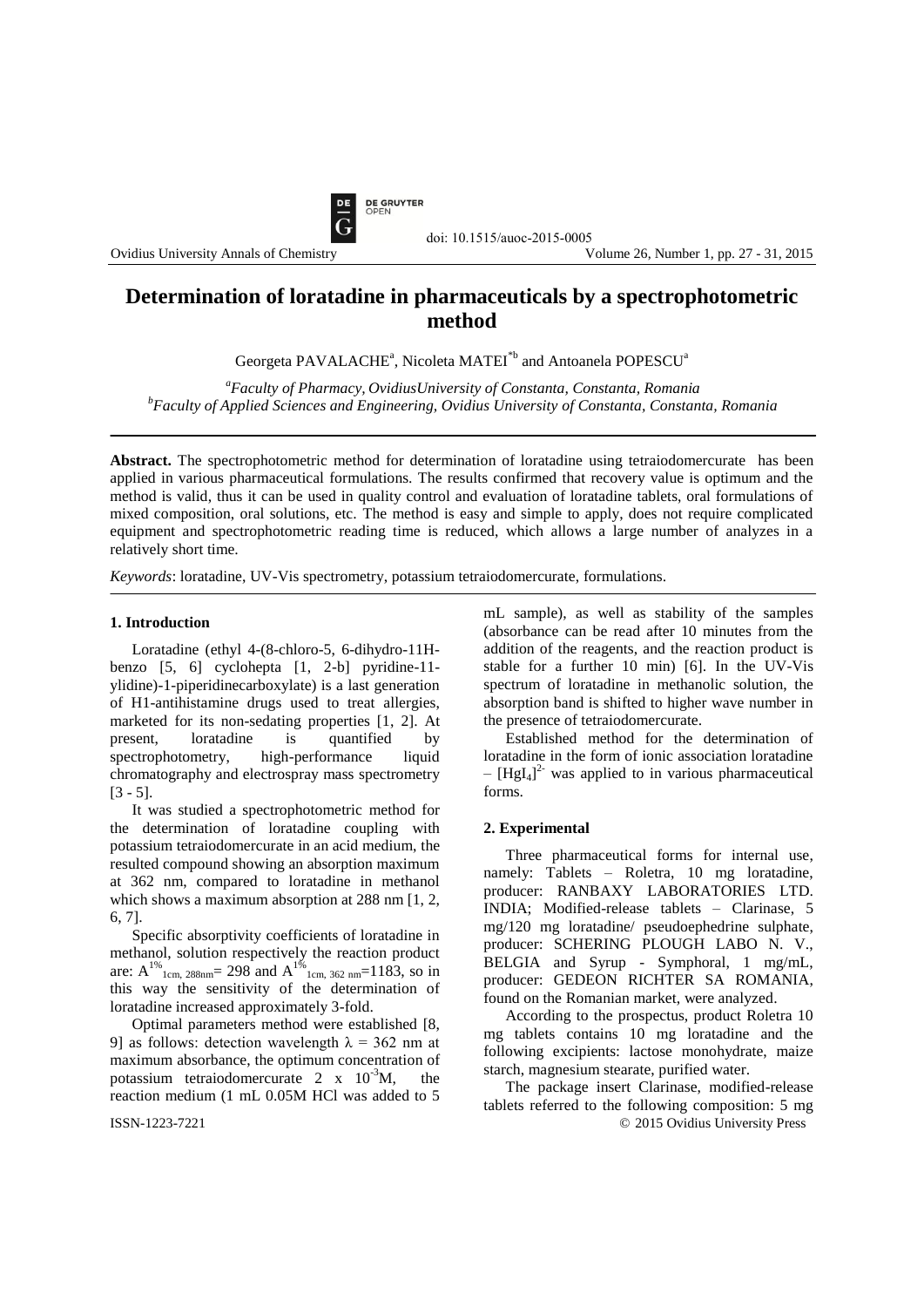loratadine and 120 mg pseudoephedrine sulfate, and the following ingredients: core - lactose monohydrate, maize starch, povidone, magnesium stearate; film coating - acacia, butyl parahydroxybenzoate, calcium sulfate dihydrate, carnauba wax, microcrystalline cellulose, oleic acid, gum arabic, flakes of soap, sucrose, talc, titanium dioxide, white beeswax, zein.

The product Symphoral syrup contains 1 mg / mL loratadine and the following inactive ingredients: propylene glycol, glycerin, citric acid, sodium benzoate, disodium salt of ethylen diaminotetracetic acid (EDTA), artificial flavor, sugar and water.

For application of the method, the following materials were used: loratadine (CRS European Pharmacopoeia) [4], methanol (Merck), chloroform (Merck), 37% hydrochloric acid (Tunic Prod. Bucharest), potassium iodide (Merck), mercury(II) chloride (Merck), double distilled water obtained with Millipore apparatus. The equipment used is UV-VIS spectrophotometer Jasco V-630 type series A040061148, program acquisition and data processing Spectra Manager, version 2, electronic analytical balance KERN & SOHN ABJ 220-4M, WTW pH meter and 500 TurboVap Vaporizer.

Tablets samples were prepared as follows: it was determined the average weight (0.1026 g for tablets and 0.9365 g for modified-release tablets) by weighing 20 tablets. The weighed tablets were brought into a mortar and were triturated to obtain a fine, homogeneous powder. A quantity of powder equivalent to 3-5 mg loratadine was weighed. The weighed powder and 20 mL of chloroform were brought into a 100 mL volumetric flask. For the extraction of loratadine in the formulation it was used chloroform whereas loratadine is readily soluble and excipients listed in the prospectus is sparingly soluble in mentioned solvent. The resulting suspension was filtered through quantitative filter paper and the filtrate was brought into vaporizer to completely remove the solvent. The residue was brought into 100 mL methanolic solution. Three samples were prepared for tablets (**Table 1**) and three samples for modified release tablets (**Table 2**) according to the procedure described above.

| $\beta$        |                                                       |                                             |                                                                 |  |
|----------------|-------------------------------------------------------|---------------------------------------------|-----------------------------------------------------------------|--|
| No.            | Weighed<br>quantity<br>of powder<br>from<br>tables(g) | Corresponding<br>amount<br>loratadine $(g)$ | Concentration<br>of the solution<br>in methanol<br>$(\mu g/mL)$ |  |
|                | 0.0307                                                | 0.003                                       | 30                                                              |  |
| $\mathfrak{D}$ | 0.0410                                                | 0.004                                       | 40                                                              |  |
| 3              | 0.0513                                                | 0.005                                       | 50                                                              |  |

**Table 1**. Tablets sample preparation for applying spectrophotometric method.

| Table | Modified-release                                    | tablets | sample |
|-------|-----------------------------------------------------|---------|--------|
|       | preparation for applying spectrophotometric method. |         |        |

|     | Weighed   |                  | Concentration   |
|-----|-----------|------------------|-----------------|
|     | quantity  | Corresponding    | of the solution |
| No. | of powder | amount           | in methanol     |
|     | from      | loratadine $(g)$ | $(\mu g/mL)$    |
|     | tables(g) |                  |                 |
|     | 0.5619    | 0.003            | 30              |
| 2   | 0.7492    | 0.004            | 40              |
| 3   | 0.9365    | 0.005            | 50              |

Syrup samples were prepared as follows: syrup volume corresponding to 5-7 mg loratadine and 10 mL of chloroform was brought into the extraction funnel. After vigorous stirring for 10 minutes, and the rest to the total separation of the two phases, chloroform component was collected in a flask with a stopper. The operation was repeated 4-5 times. Loratadine solution in chloroform was brought into the vaporizer for complete removal of solvent. The substance thus separated was processed similarly to that obtained from tablets and have prepared three such samples (**Table 3**).

*Method*. Nine samples were made from each formulation (three for each loratadine solution of each formulation) as follows: 1 mL of a solution of the loratadine formulation, 1 mL potassium tetraiodomercurate 2 x  $10^{-3}$  M and 1 mL of 0.05 M hydrochloric acid were brought in a measuring cylinder. It was completed to 5 mL with doubledistilled water. After 10 minutes, the absorbance was measured at a wavelength of 362 nm in 1 cm cuvette, against a blank prepared under the same conditions.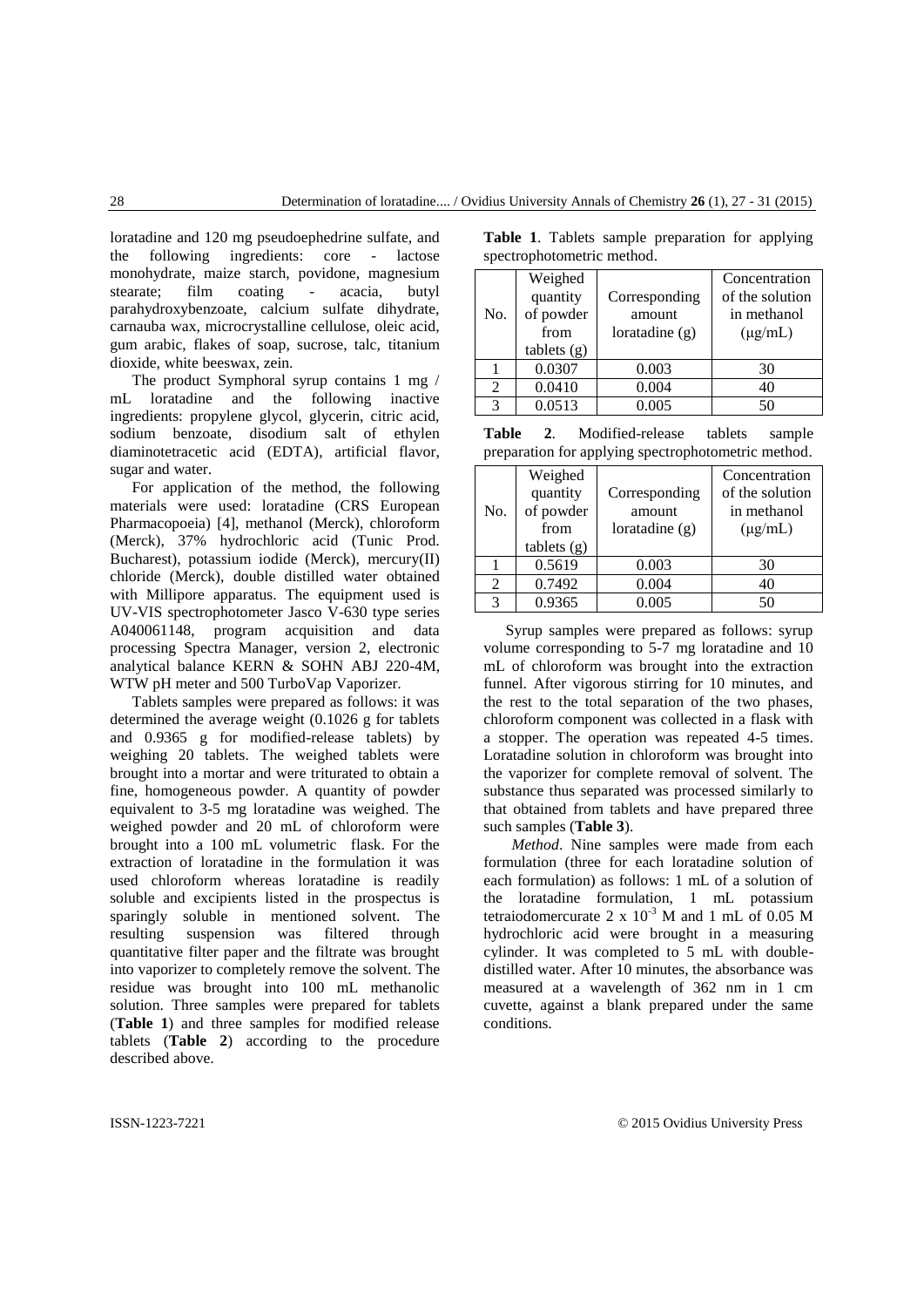| No. | The<br>volume<br>of syrup<br>taken<br>over<br>(mL) | Corresponding<br>amount<br>loratadine $(g)$ | Concentration<br>of the solution<br>in methanol<br>$(\mu g/mL)$ |
|-----|----------------------------------------------------|---------------------------------------------|-----------------------------------------------------------------|
|     |                                                    | 0.005                                       | 50                                                              |
| 2   |                                                    | 0.006                                       | 60                                                              |
| 3   |                                                    | 0.007                                       | 70                                                              |
|     |                                                    |                                             |                                                                 |

**Table 3**. Syrup sample preparation for applying spectrophotometric method.

The method was developed and validated. Calibration was performed on the concentration range of 10-100 µg / mL, in our previous research [6, 7].

#### **3. Results and Discussions**

The concentration of Tablets Roletra analyzed samples was calculated using the equation of the calibration and the results presented in **Fig. 1** were expressed in μg / mL and as a percentage of the theoretical concentration.





For the determination of loratadine in Tablets Roletra, recovering average is 97.908 with confidence interval  $\mu$  = 97.908  $\pm$  3.38 (**Table 4**). The presented results confirmed that recovery conforms and the method is valid and can be used in quality control and evaluation of loratadine tablets.

It is noted that the two concentration values (concentration recovered and calculated concentration) are very close so the method is effective for this type of samples (**Fig. 1**).

| <b>Table 4. Statistical data.</b> |
|-----------------------------------|
|-----------------------------------|

| Average                     | 97.90863          |
|-----------------------------|-------------------|
| Minimum                     | 96.31579          |
| Maximum                     | 100.0789          |
| Standard deviation (SD)     | 1.464             |
| Relative standard deviation |                   |
| (RSD)(%                     | 0.488             |
| Degrees of freedom          |                   |
| Error Probability 5%        | 0.05              |
| t student value $[10]$      | 2.31              |
| Confidence Interval         | $97.908 \pm 3.38$ |

The concentration of the Tablets Clarinase samples was calculated using equation of the calibration and the results presented in **Fig. 2** were expressed in μg / mL and as a percentage of the theoretical concentration.

Recovered concentration values overlap with calculated concentrations, so the method proved to be reliable in Clarinase tablets that contain two active ingredients and a significant number of excipients (**Fig. 2**).





For the determination of loratadine in Clarinase Tablets, recovery is 100.7122 mean with confidence interval μ= 100.7122 ± 2.57 (**Table 5**). The presented results confirmed that recovery is optimal and the method is valid and can be used in quality control and loratadine dosage of oral formulations with mixed composition.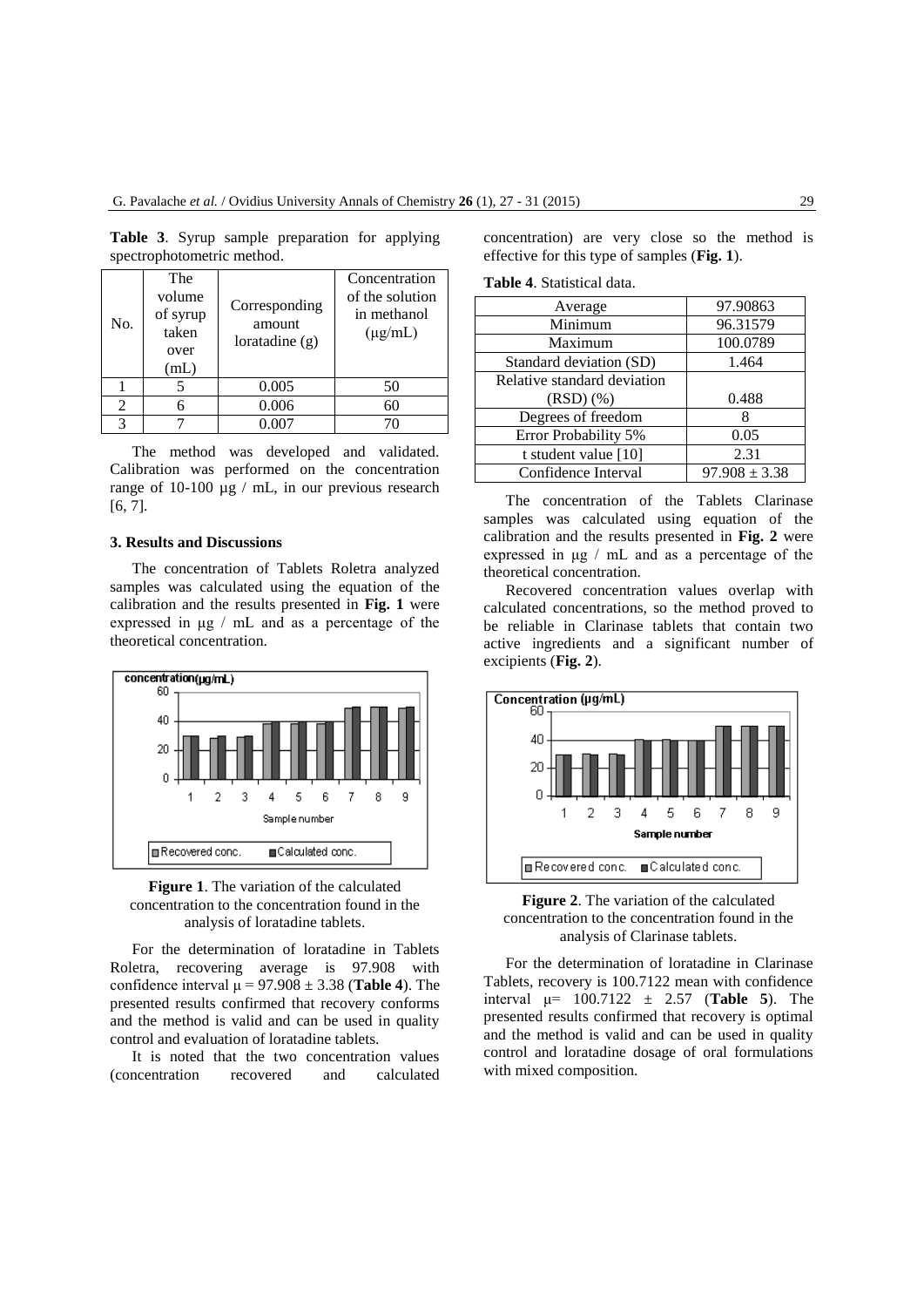| Average                     | 100.7122       |
|-----------------------------|----------------|
| Minimum                     | 99.17763       |
| Maximum                     | 102.3684       |
| Standard deviation (SD)     | 1.115609       |
| Relative standard deviation |                |
| $(RSD)(\%)$                 | 0.372          |
| Degrees of freedom          | 8              |
| Error Probability 5%        | 0.05           |
| t student value $[10]$      | 2.31           |
| Confidence Interval         | $100.7122 \pm$ |
|                             | 2.57           |

The concentration of Symphoral syrup samples was calculated using the equation of the calibration and the results presented in **Fig. 3** were expressed in μg / mL and as a percentage of the theoretical concentration.





| <b>Table 6. Statistical data</b> |
|----------------------------------|
|----------------------------------|

| Average                     | 100.4817          |
|-----------------------------|-------------------|
| Minimum                     | 98.15789          |
| Maximum                     | 101.7895          |
| Standard deviation (SD)     | 1.0282            |
| Relative standard deviation |                   |
| (RSD)(%                     | 0.3427            |
| Degrees of freedom          |                   |
| Error Probability 5%        | 0.05              |
| t student value $[10]$      | 2.31              |
| Confidence Interval         | $100.48 \pm 2.37$ |

The method is specific for the syrup as well because values of recovered concentrations and

calculated concentrations are similar and other components of the pharmaceutical preparation does not change the results (**Fig. 3**).

Recovery average is 100.48 with confidence interval of  $\mu$ = 100.48  $\pm$  2.37 (**Table 6**) for loratadine determination in Symphoral syrup, so the method is efficient and can be used in quality control and determination of loratadine in oral solution.

Compared to other spectrophotometric methods presented in the literature [1, 2, 5], this method has proven to be fast, with low limits of detection and quantification, far below the admissibility limit for the analysis and control of drugs.

### **4. Conclusions**

The test method is suitable for the intended purpose, namely for determining low concentrations of loratadine in drug control tests for various pharmaceutical preparations.

For the determination of loratadine in all three formulations analyzed, it was obtained a mean recovery and a confidence interval corresponding norms. The method is easy and simple to apply on different formulations since no interference of excipients occurs.

#### **References**

\* E-mail address: nmatei1977@yahoo.com

- [1]. M.A. Abounassif, H.A. El-Obeid and E.A. Gadkariem, Journal of Pharmaceutical and Biomedical Analysis **36**, 1011 (2005).
- [2]. H. Mahgoub, A. A. Gazy, F. A. El-Yazbi, M. A. El-Sayed and R. M. Youssef, Journal of Pharmaceutical and Biomedical Analysis **31**, 801, (2003)
- [3]. A.N. Cristea, *Farmacologie (in Romanian,* Farmacology*)*, Ed. Medicala, Bucuresti, 2000
- [4]. \*\*\* European Pharmacopoeia 6.0, 2286 2288, 2007.
- [5]. R.V.S. Nirogi, V.N. Kandikere, M. Shukla, K. Mudigonda, S. Maurya, R. Boosi and A. Yerramilli, Journal of Pharmaceutical and Biomedical Analysis **41**, 935 (2001).
- [6]. G. Pavalache, V. Dorneanu and A. Popescu, Ovidius University Annals of Chemistry **21**, 83 (2010).

ISSN-1223-7221 © 2015 Ovidius University Press

**Table 5**. Statistical data